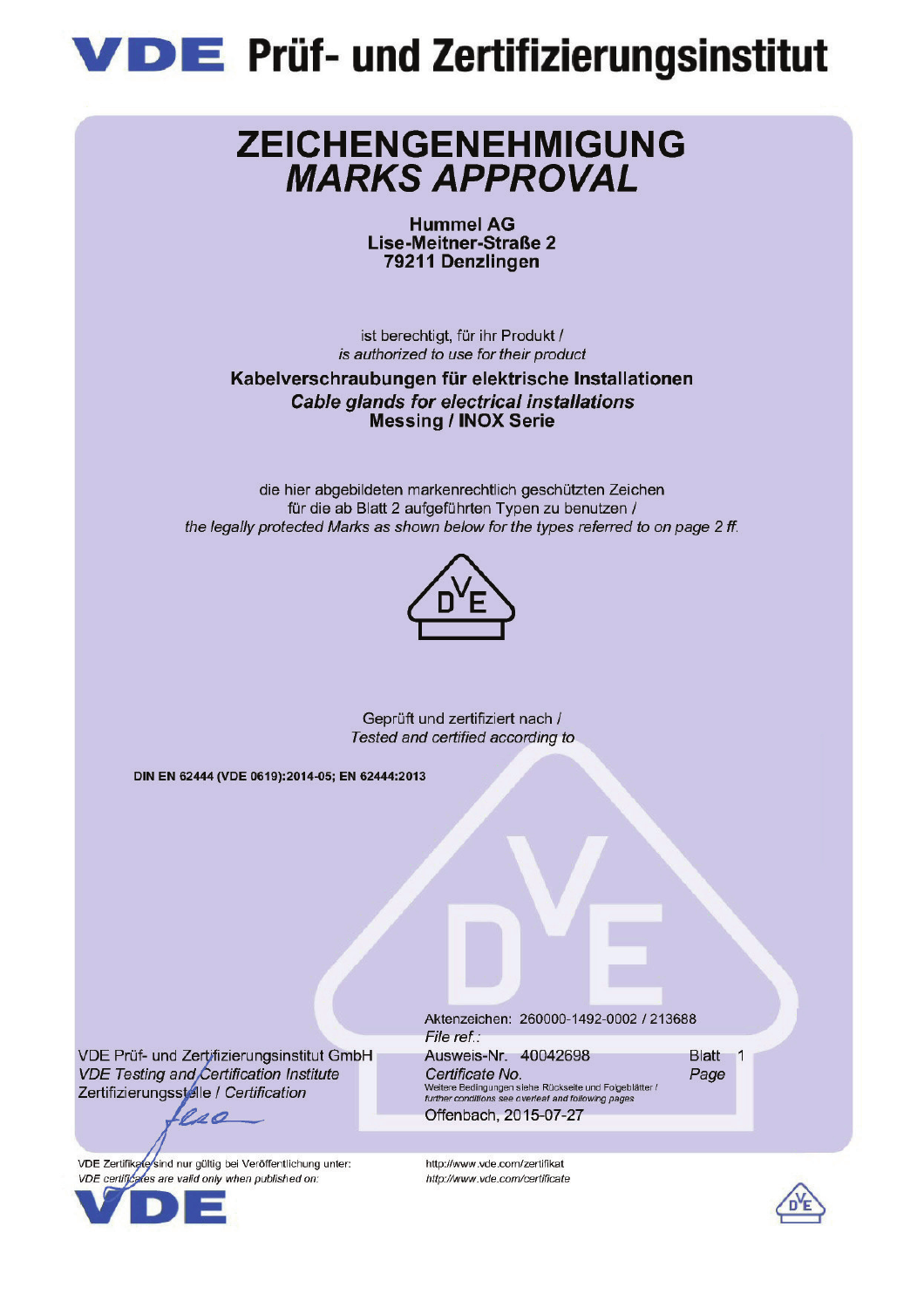## Q **Prüf- und Zertifizierungsinstitut GmbH**

| Aktenzeichen:<br>File reference:                                                                        | 260000-1492-0002/213688                 |                                                                               |                                                                                           |                                                                                                    | Ausweis-Nr.:<br>40042698<br>Approval-No.:                                                                                           |                                            |                                                                                                                                           |                                                                     | Anlage Nr.:<br>208A<br>Appendix No.:          |                                                                                                   | Seite:<br>Page:                                      | 11/21                                           | Datum:<br>Date:                                                     | 2015-07-27                                               |                                                              |                                                      |
|---------------------------------------------------------------------------------------------------------|-----------------------------------------|-------------------------------------------------------------------------------|-------------------------------------------------------------------------------------------|----------------------------------------------------------------------------------------------------|-------------------------------------------------------------------------------------------------------------------------------------|--------------------------------------------|-------------------------------------------------------------------------------------------------------------------------------------------|---------------------------------------------------------------------|-----------------------------------------------|---------------------------------------------------------------------------------------------------|------------------------------------------------------|-------------------------------------------------|---------------------------------------------------------------------|----------------------------------------------------------|--------------------------------------------------------------|------------------------------------------------------|
| Diese Anlage ist Bestandteil des Genehmigungsausweises. This appendix is part of the approval.          |                                         |                                                                               |                                                                                           |                                                                                                    |                                                                                                                                     |                                            |                                                                                                                                           |                                                                     |                                               |                                                                                                   |                                                      |                                                 |                                                                     |                                                          |                                                              |                                                      |
| Kabelverschraubungen für elektrische Installationen<br><b>Cable glands for electrical installations</b> |                                         |                                                                               |                                                                                           | Serie:<br>HSK - M - PVDF (Standard)<br>Series:                                                     |                                                                                                                                     |                                            |                                                                                                                                           |                                                                     |                                               |                                                                                                   |                                                      |                                                 |                                                                     |                                                          |                                                              |                                                      |
| Größe<br>size                                                                                           | sealing range / mm<br>Dichtbereich / mm | clamping range of cable anchorage / mm<br>Klemmbereich der Zugentlastung / mm | $\bar{\bar{z}}$<br>Installationsdrehmoment<br>$\frac{m}{\sqrt{2}}$<br>Installation torque | / Nm<br>Installationsdrehmoment der Hutmutter<br>nut / Nm<br>Installation torque of cap            | $\bar{\Xi}$<br>$\overline{\phantom{0}}$<br>Gegenmutter<br>of loocknut / Nm<br>der<br>Installationsdrehmoment<br>Installation torque | / mm<br>thread length / mm<br>Gewindelänge | $\infty$<br>$\overline{\phantom{0}}$<br>der Schlageinwirkung<br>$\infty$<br>$\overline{\phantom{0}}$<br>category /<br>Kategorie<br>impact | /bar/min<br>Schutzart / IP / bar / min<br>Degree of protection / IP | mit Rückhaltevermögen<br>with cable retention | $\Omega$<br>d<br>$\mathbf Q$<br>Kategorie der Zugentlastung / A<br>anchorage / A<br>Type of cable | mit Gewindeanschlußdichtung<br>gasket<br>with thread | Тур<br>mit Gegenmutter /<br>with locknut / type | der Verschraubung<br>of cable gland<br>Werkstoff<br><b>Material</b> | Werkstoff der Dichtung<br>gasket<br>ď<br><b>Material</b> | des Klemmeinsatz<br>Material of clamping sleeve<br>Werkstoff | ပ္စ<br>Temperaturbereich / °C<br>Temperature range / |
| M <sub>12</sub> x 1.5                                                                                   | 3,0<br>6,5                              | 6,4<br>3,0<br>$\overline{\phantom{a}}$<br>6,5                                 | 4,0                                                                                       | 4,0                                                                                                | $\overline{\phantom{a}}$                                                                                                            | 5,0                                        | $\overline{7}$                                                                                                                            |                                                                     | X<br>$\overline{\phantom{0}}$                 | $\overline{a}$<br>Α                                                                               | X                                                    |                                                 |                                                                     |                                                          |                                                              |                                                      |
| M <sub>16</sub> x 1,5                                                                                   | 5,0<br>10                               | 5,0<br>10<br>$\overline{\phantom{a}}$                                         | 6,0                                                                                       | 6,0                                                                                                | $\overline{\phantom{a}}$                                                                                                            | 6,0                                        | $\overline{7}$                                                                                                                            |                                                                     | $\overline{\phantom{a}}$                      | Α                                                                                                 | Χ                                                    | $\sim$                                          |                                                                     |                                                          |                                                              |                                                      |
| M20 x 1,5                                                                                               | 10<br>14                                | 10<br>14                                                                      | 10                                                                                        | 10<br>$\overline{\phantom{a}}$<br>10<br>$\overline{\phantom{a}}$<br>13<br>$\overline{\phantom{a}}$ |                                                                                                                                     | 6,0                                        | $\overline{7}$                                                                                                                            | 68 / 10 / 30                                                        | $\overline{\phantom{a}}$                      | Α                                                                                                 | X                                                    | $\overline{\phantom{a}}$                        | MS verni-<br>ckelt                                                  | <b>FKM</b>                                               | <b>PVDF</b>                                                  | $-40^{\circ}$ C $-150^{\circ}$ C                     |
| M25 x 1.5                                                                                               | 13<br>18                                | 13<br>18<br>$\overline{\phantom{a}}$                                          | 10                                                                                        |                                                                                                    | 6,0                                                                                                                                 | $\overline{7}$                             |                                                                                                                                           | $\overline{\phantom{a}}$                                            | A                                             | X                                                                                                 | $\overline{\phantom{0}}$                             |                                                 |                                                                     |                                                          |                                                              |                                                      |
| M32 x 1,5                                                                                               | 18<br>25                                | 25<br>18                                                                      | 13                                                                                        |                                                                                                    | 6,0                                                                                                                                 | $\overline{7}$                             |                                                                                                                                           | $\overline{\phantom{a}}$                                            | Α                                             | Χ                                                                                                 | $\overline{\phantom{a}}$                             |                                                 |                                                                     |                                                          |                                                              |                                                      |
| M40 x 1,5                                                                                               | 32<br>22                                | 32<br>22                                                                      | 15                                                                                        | 15                                                                                                 |                                                                                                                                     | 7,0                                        | $\overline{7}$                                                                                                                            |                                                                     | $\overline{\phantom{a}}$                      | Α                                                                                                 | X                                                    |                                                 |                                                                     |                                                          |                                                              |                                                      |